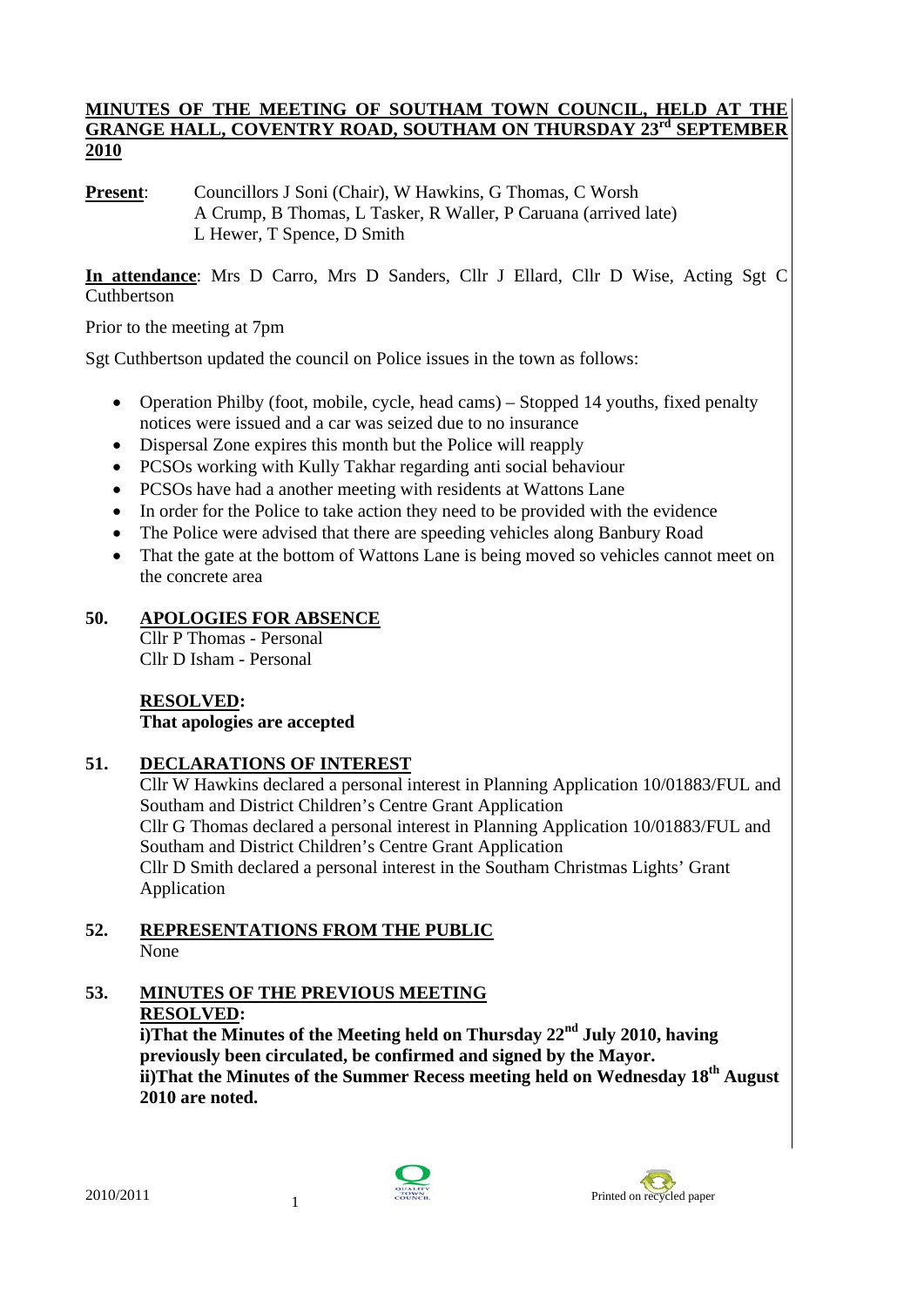## **54. ACCOUNTS FOR PAYMENT RESOLVED: That payment of accounts dated September 2010, totalling £1205.19, be authorized.**

## **55. APPLICATIONS FOR PLANNING PERMISSION**

i) Council considered the applications for planning permission detailed on the schedule dated September 2010 upon which the Town Council had been consulted by Stratford District Council

ii) Planning Application decisions dated September 2010 **Noted**  iii) Planning Committee Meeting Dates **Noted** 

## **56. TOWN CLERK'S REPORT**

## **56.1 PUBLIC REPRESENTATIONS** None

## **56.2 POLICE**

## **RESOLVED:**

**i)To write to the Police Headquarters to ascertain what the future is of the Southam Police Station.** 

**ii)To write to the Police and request that they have an 'Open Day', on a Saturday morning, so residents can drop in and speak to the Police and raise any concerns. To suggest that this be a regular event which takes place prior to the 'Community Forum' so issues raised can be taken to the forum, this event could also promote the 'Use It or Lose It' status.** 

## **56.3 ANNUAL RETURN 2009/2010**

Members were advised that an Unqualified Audit Opinion had been given **RESOLVED:**

## **i)That the Deputy Clerk/Financial Officer was thanked for the work she did preparing the accounts for the audit.**

**ii)That matters which arose, as stated by Clement Keys, were noted by Council.** 

## **56.4 EXERCISE WATERMARK**

Members considered the report from Cllr P Thomas following his attendance at the Exercise Watermark meeting.

## **RESOLVED:**

**i)To send the information to RAFT suggesting that they may want to take it forward.** 

**ii)To advertise the event on the Town Council Website and Newsletter.** 

## **56.5 HOLY WELL CONDITION REPORT**

Members were advised by Katherine Geddes that the Holy Well condition report was compiled in-house for SDC and shared with Southam Town Council (STC) for information purposes only. If STC wish to have a risk-graded, more in-depth analysis of the structures and path, they would need to commission it themselves from a contractor of their choice.

## **RESOLVED:**

**To write to WCC requesting guidance as to what constitutes an unsafe path.** 



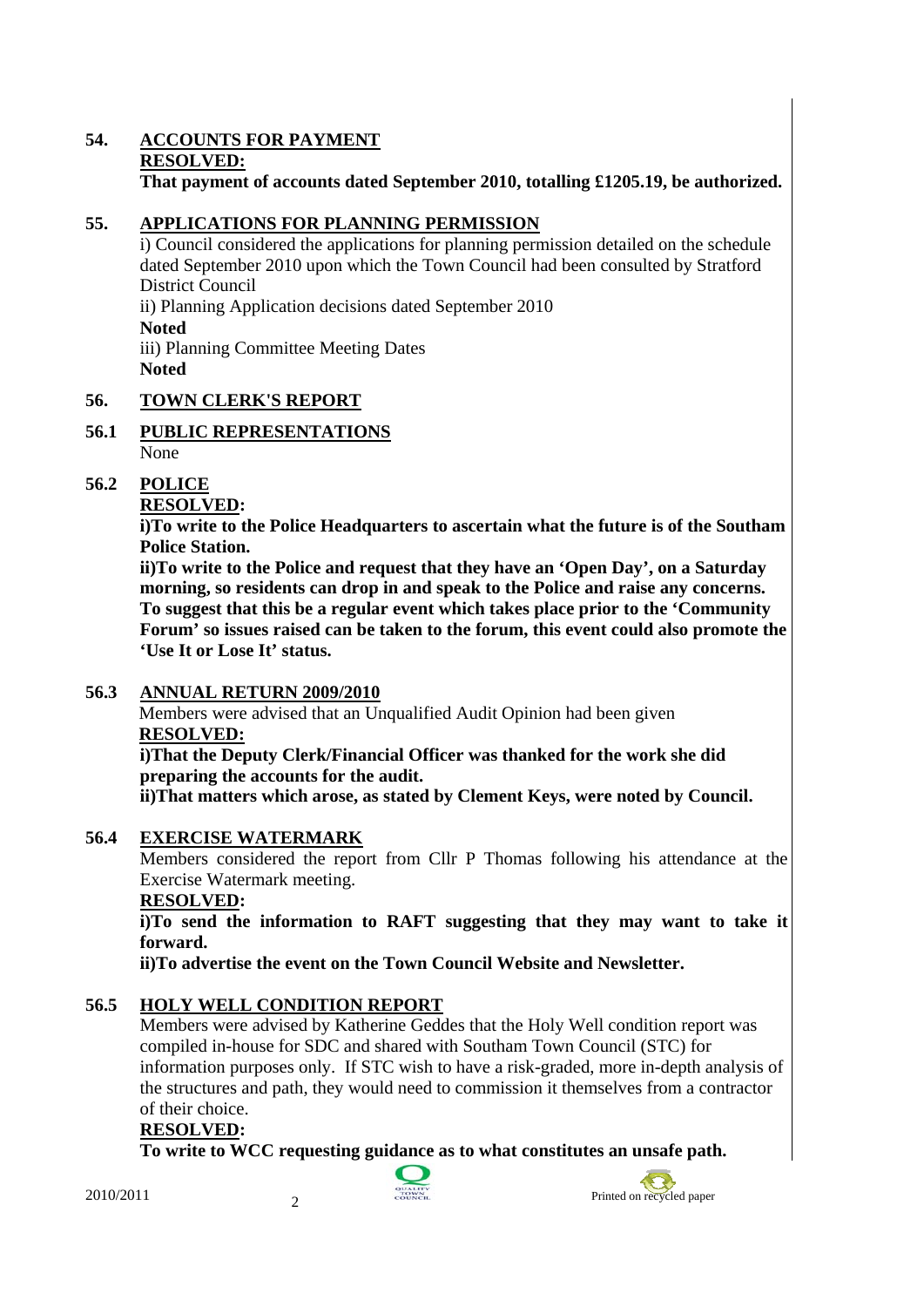## **56.6 OPEN SPACE, SPORT AND RECREATION PROVISION IN STRATFORD DISTRICT COUNCIL**

Members considered the invitation to the above event that is taking place on Tuesday  $5<sup>th</sup>$ October 2010, 6pm Elizabeth House. Members were advised that a presentation by Stratford District Council regarding the same subject was taking place at the Community Forum on Wednesday 6<sup>th</sup> October 2010 **Noted** 

## **56.7 WARWICKSHIRE COUNTY COUNCIL (WCC) LOCALITY REVIEW – RECOMMENDATIONS AND CONCLUSIONS**

Members considered the above report **RECOMMENDATION: i)To respond as follows:** 

• **That the Town Council are generally supportive** 

- **There is an over overemphasis on CAVA and it does not include VASA and other CVSs**
- **That the time and location meets the needs of Councillors and Officers and does not meet the needs of residents**
- **Southam and Feldon have little or no mention**
- **Why can we not have PACT in Southam**
- **The proposed Area Community Fund How will it be spent?**
- **What is going to happen when services are being sold off to private companies? ii) To send a copy of the report to Cllr J Ellard**

## **56.8 WARWICKSHIRE POLICE AUTHORITY**

Members considered correspondence from Bob Malloy who is an independent member of Warwickshire Police Authority.

## **RESOLVED:**

**i)To write to ascertain what progress is being made by the Community Safety Partnerships expressing the Town Council's concerns regarding nuisance youths and drug dealing in the town.** 

**ii)To advise him that the Town Council has requested that the Police have an 'Open Day' in Southam and invite him to attend.** 

## **56.9 SOUTHAM HS2 ACTION GROUP**

Members considered a report from Cllr Tasker following her attendance at the Action Group meeting held on  $9^{\text{th}}$  September 2010.

## **RESOLVED:**

**To invite Mr John Lees to attend an ENV meeting, in order to update members on the current situation.** 

## **56.10 MINERAL AND WASTE APPLICATIONS AND WCC OWN PLANNING APPLICATIONS – PAPERS COPIES WITHDRAWN**

Members considered correspondence from WCC regarding the paper copies withdrawal of Parish /Town Councils being sent paper copies of planning applications.  **RESOLVED:** 

 **To respond stating that there is still a need for Parish/Town Councils to continue to** 



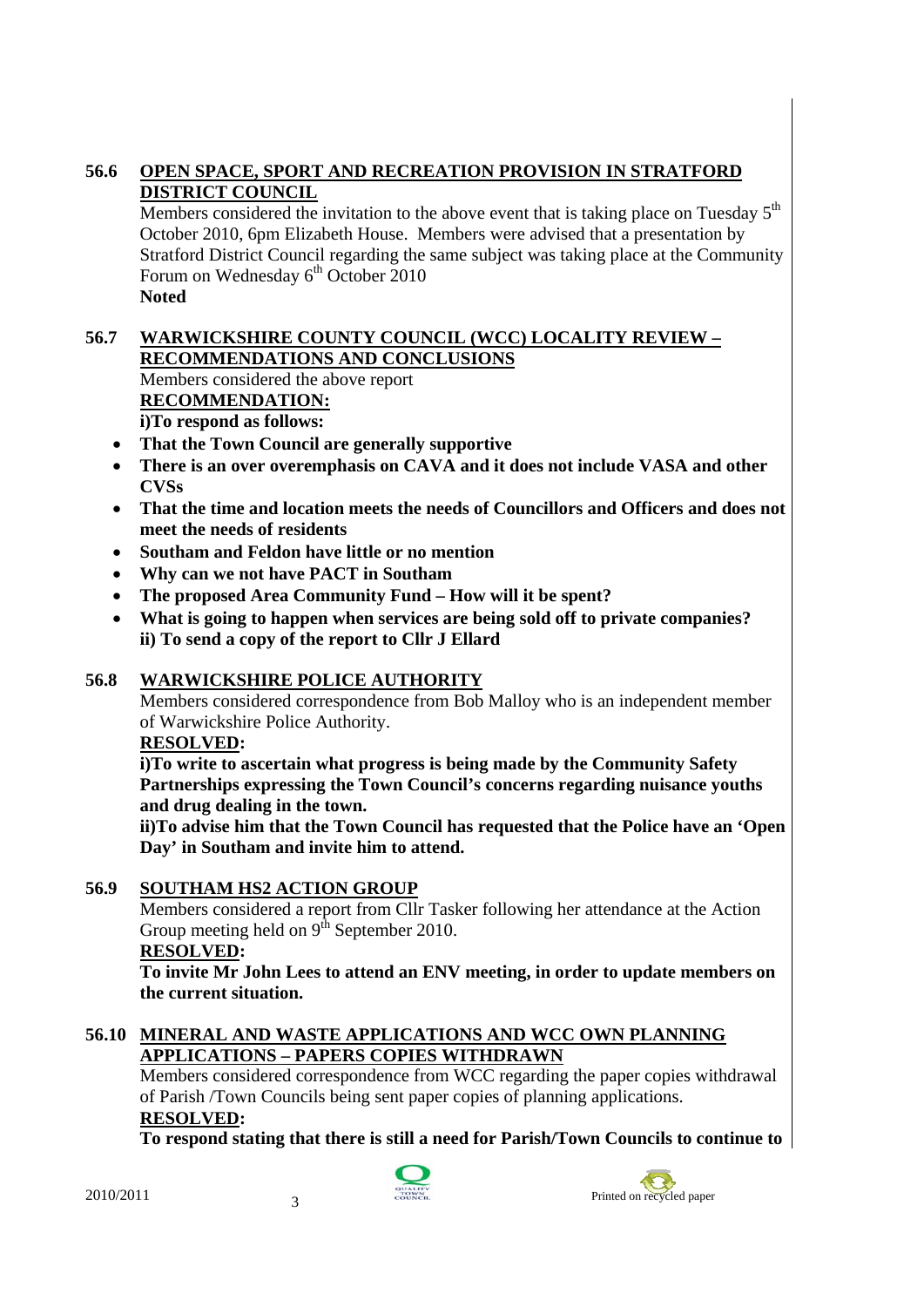## **be sent a paper copy as well as libraries.**

## **56.11 SECTION 137 GRANT APPLICATIONS**

Members considered grant applications from the following organizations: National Childbirth Trust Southam & District Southam & District Children's Centre Southam Area Action group HS2 Southam & District Lions Club Southam Christmas Lights Association

## **RESOLVED:**

 **Grants were awarded as follows: i)National Childbirth Trust Southam & District Amount Awarded – NIL Due to the application not meeting the Town Council Grant Criteria (grants not considered for statutory services provided by central government) ii)Southam & District Children's Centre Amount Awarded – £300 Subject to a toy amnesty Cllr W Hawkins and Cllr G Thomas left the room during this item iii)Southam Area Action Group HS2 Amount Awarded- £1000 To raise awareness in the community iv)Southam & District Lions Club Amount Awarded - £1000 v)Southam Christmas Lights Association Amount Awarded - £2500** 

## **56.12 NEW PLAY AREA MAYFIELD ROAD ESTATE**

Members were advised that Cllr Jane Soni, Cllr Glesni Thomas and the Town Clerk met with Orbit Heart of England to discuss how to take the project forward. The following was decided:

- To write to Tesco, Cemex, VASA and 2020 Vision regarding funding
- To progress a Biffa grant through Southam@Play
- To arrange a site visit with Miracle Design & Play in order for a design to be drawn up and a quotation obtained

• Consultation to be held at the Grange Hall during the October half term **Noted** 

## **56.13 MAYORAL REPORT**

The Mayor, Cllr Jane Soni, informed members of the functions she has attended over the last month:

\*Opened a new wing of 7 high-dependency rooms at Newstead Lodge

\*Presented darts trophies at the Social Club

- \*Attended a coffee morning at Kenilworth Manor Residential Home
- \*Attended a fund raising Ladies lunch organised by the Mayoress of Whitnash
- \*Attended the Mela in the Pump Room Gardens in Leamington
- \*Opened Tesco Store, with the help of fellow Councillors
- **\***Attended Kenilworth Civic Service



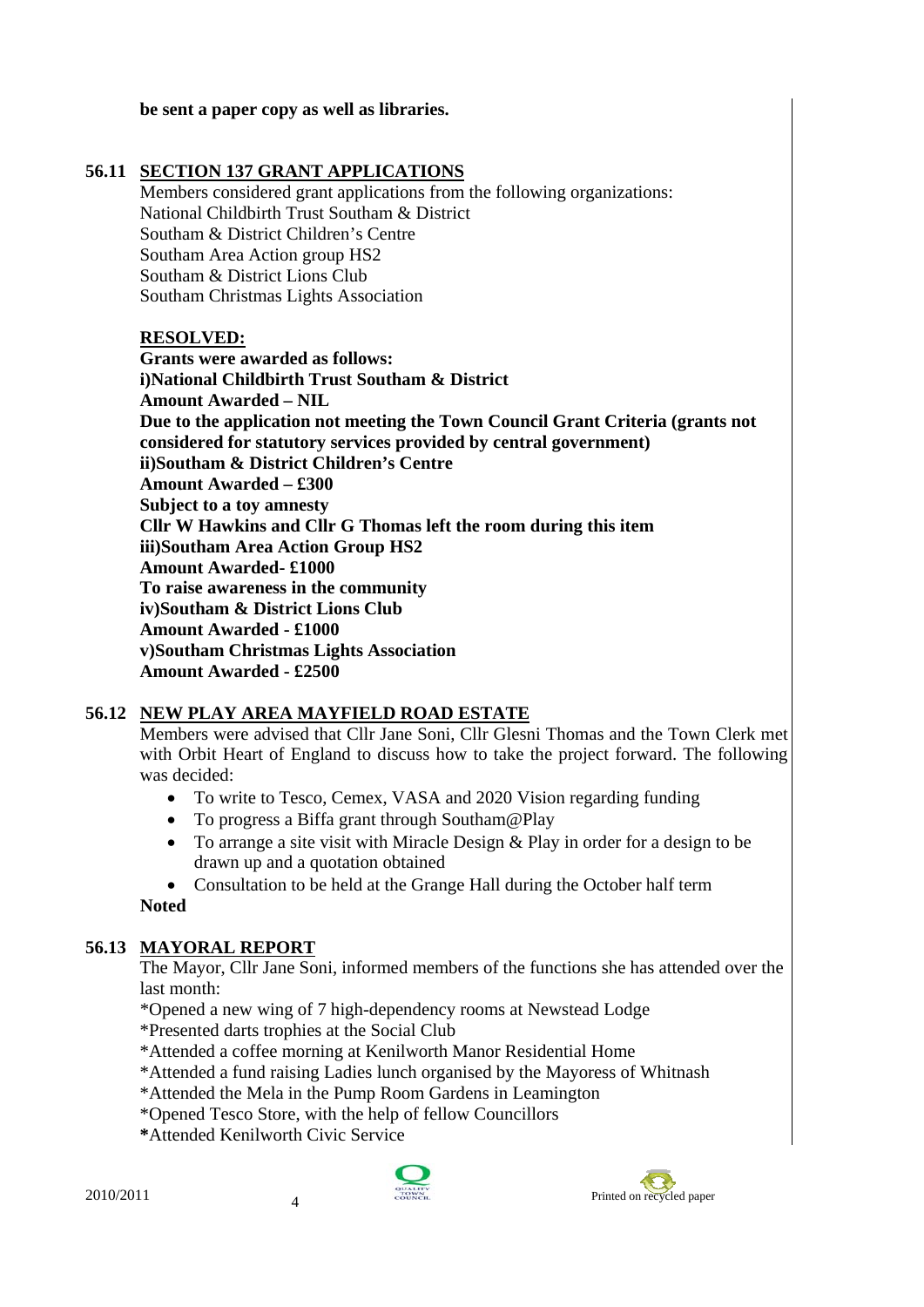\*Attended a concert organised by Wellesbourne Lions in aid of Myton Hospice \*Along with Andy Crump had a 'tour' of the Cardall Collection  **\***Hosted with Glesni Thomas and Wayne Hawkins the Southam Town Civic Service

## **Cllr G Thomas was thanked for her help with the Civic Service**

## **56.14 MEETINGS, TRAINING AND EVENTS**

- o Stratford District Council Open Day Thursday 23rd September 2010 at Elizabeth House, 1pm - 8pm
- o Mayor Cllr Jane Soni Civic Service Sunday 19<sup>th</sup> September 2010 at The Grange Hall, Southam - 3pm
- o WALC Responding to Planning Applications Understanding Plans & Design Principles (Update Seminar) – Saturday  $2<sup>nd</sup>$  October 2010, 10am -1pm at Dunchurch Sportsfield and Village Hall - Cost £30pp
- o Community Forum Wednesday  $6^{th}$  October 2010 Southam Primary School
- $\circ$  Mop Fair Monday 18<sup>th</sup> October 2010
- o WALV AGM Wednesday  $27<sup>th</sup>$  October 2010, 7.30pm at Shire Hall
- $\circ$  Mayor Cllr Jane Soni Civic Dinner Friday 12<sup>th</sup> November 2010 at Grange Hall, Southam

## **Cllr L Tasker to attend the Community Forum**

# **56.15 COUNCIL MEETING DATES 2010** ENV MEETING DATES 2010<br>Thursday 23<sup>rd</sup> September<br>Thursday 9<sup>th</sup> September

Thursday  $23^{\text{rd}}$  September<br>Thursday  $28^{\text{th}}$  October<br>Thursday  $14^{\text{th}}$  October Thursday  $28^{th}$  October<br>Thursday  $25^{th}$  November **Noted** 

Thursday  $11<sup>th</sup>$  November

## **56.16 UNRESOLVED MATTERS**

| <b>MINUTE</b> | <b>SUBJECT</b>                                     |
|---------------|----------------------------------------------------|
| 1997/98       |                                                    |
| 123.6         | <b>Mountfield Gardens</b>                          |
| 2000/2001     |                                                    |
| 133.3         | Adoption of footway below flue, Market Hill        |
| 2002/2003     |                                                    |
| 305.8         | SWHA - Parking Problems - Mill Crescent/Mill Close |
| 2003/2004     |                                                    |
| 110.1         | Safety on the Bypass                               |
| 2004/2005     |                                                    |
| 113           | <b>Traffic Calming Projects</b>                    |
| 2009/2010     |                                                    |
| 101.3         | Planning Committee – Stratford District Council    |
|               | (Meeting times and Venue)                          |
|               |                                                    |

#### **Noted**

## **57. CORRESPONDENCE**

## **57.1 SOUTHAM TOWN CENTRE & THE IMPACT OF TESCO – SOUTHAM FINANCIAL SERVICES LTD**

Correspondence relating to the impact that Tesco is having on retailers in the Town Centre

## **RESOLVED:**



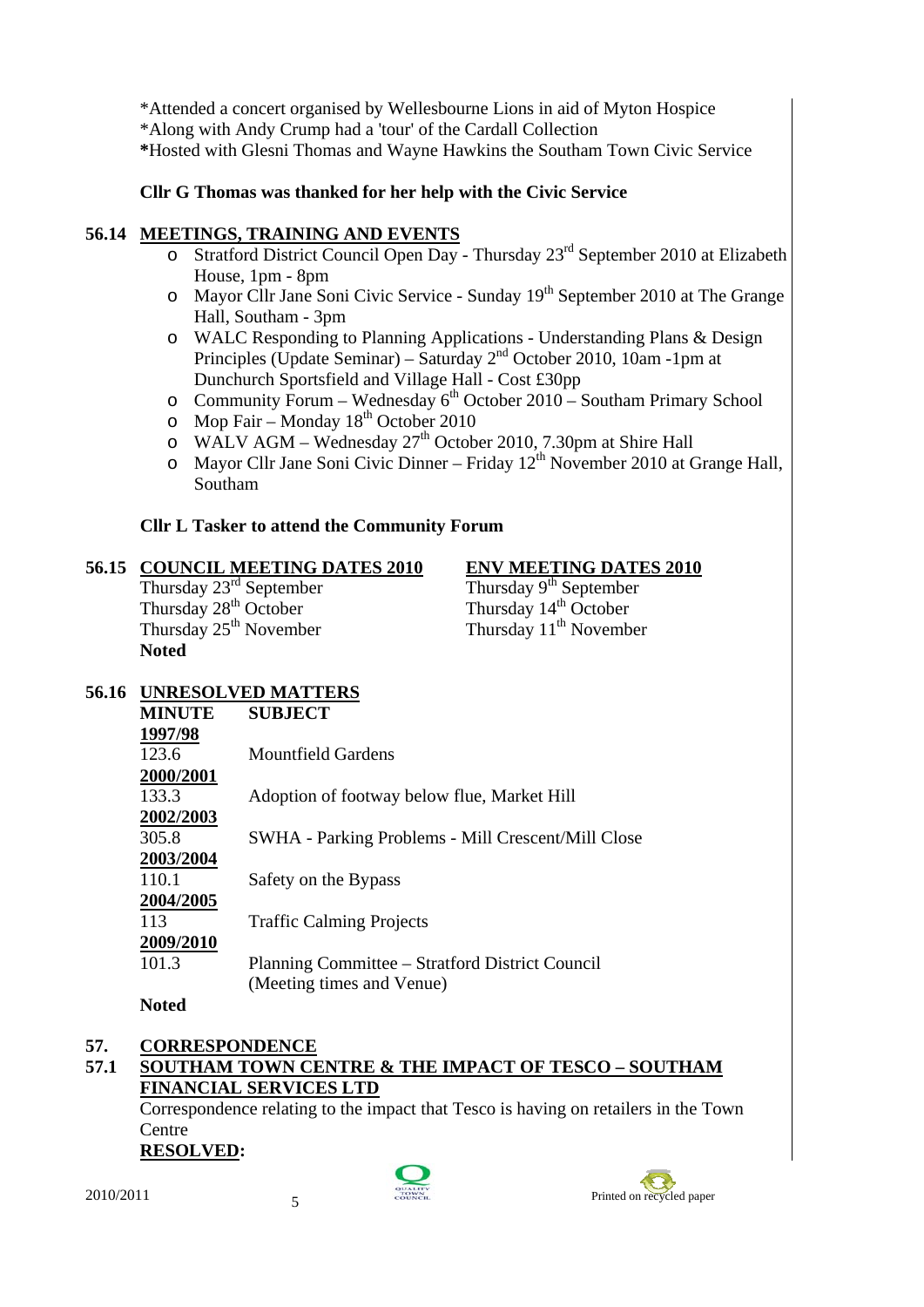**i)That District Councillor Jenny Ellard meets with Mr N Goldie to discuss his concerns** 

**ii)To send Mr N Goldie's letter to Katherine Geddes** 

**57.2 TRAFFIC INFORMATION – MR L GALE** Correspondence relating to Warwickshire County Council's Traffic Department **Noted** 

## **57.3 CONCESSIONARY TRAVEL CONSULTATION** Members considered correspondence from WCC regarding changes to the English National Concessionary Travel Scheme **RESOLVED: Members to respond to the consultation individually**

## **57.4 PLANNING PERMISSION 05/00461/OUT (WATTONS LANE) CAROL STEPHENS (SENIOR PLANNER SDC)**

Members considered correspondence regarding the variation of the Section 106 Agreement **Noted** 

## **57.5 COMMA FUND APPLICATION 2010-2011 WRCC**

Correspondence from COMMA apologising for their administration error relating to the above grant application **Noted** 

## **57.6 CHANGES TO BUS SERVICES BETWEEN LEAMINGTON AND RUGBY VIA SOUTHAM - WCC**

## **RESOLVED:**

**i)To put the information on the Website** 

**ii)To write and ascertain whether the S278 money has been used for new Bus Shelters** 

**57.7 PROPOSED STOCKTON – SOUTHAM CYCLE ROUTE MEETING MINUTES – 20TH JULY 2010 Noted** 

## **57.8 SOUTHAM AND FELDON COMMUNITY FORUM – MEETING MINUTES 23RD JUNE 2010**

**Cllr B Thomas stated that page 4 of the minutes should read "officers have to have the agreement of members"** 

**57.9 2020 VISION FOR SOUTHAM ACTION GROUP – 13TH SEPTEMBER 2010 MINUTES**

**Cllr B Thomas stated that page 3 should read "sad that the Police no longer came to Parish Council meetings"** 

- **58. WORKING PARTY REPORTS REPORT ON A JOINT MEETING OF THE ENVIRONMENTAL I & II WORKING PARTY ON 9th SEPTEMBER 2010**
- **58.1 RAFT**

Mr John Smith attended the meeting to update members on RAFT and the Early Warning devices, as the grant received from SDC has not yet been spent.



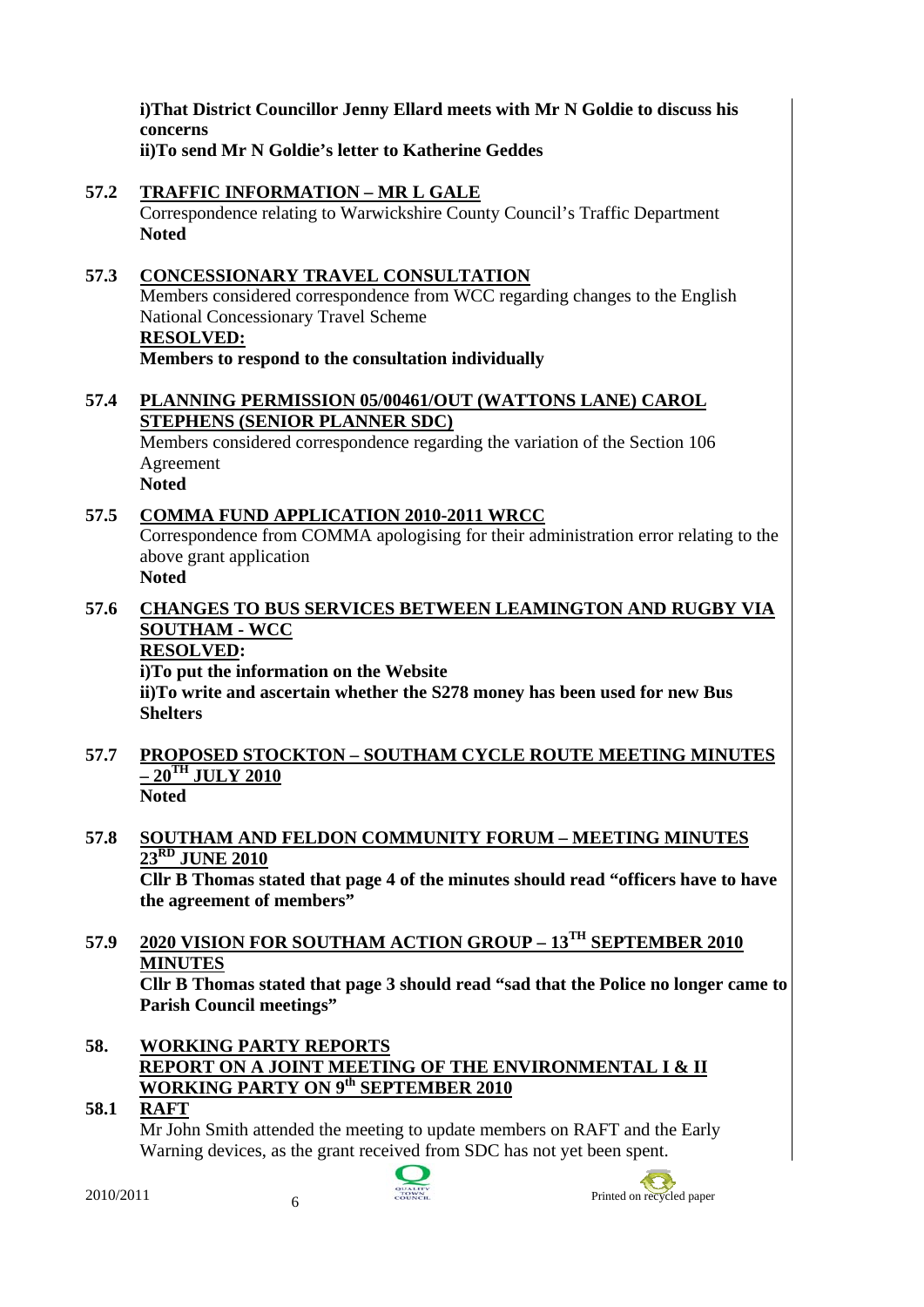## **RESOLVED:**

**John Smith came to ENV with a proposal for equipment. He was requested to email the Town Clerk with information and draft letter that is to be sent to the 50 or so houses that are at risk (possibility of a meeting). Annual maintenance cost part paid by household/part by Town Council ? or other interested parties** 

## **58.2 QUEEN'S AWARD FOR VOLUNTARY SERVICE**

Members considered if there were any voluntary groups in the town they wished to nominate.

## **RESOLVED:**

**To nominate 2020 Squadron ATC** 

**To nominate Girl Guides/Rainbows to which Mary Adnitt is attached To nominate Scout Pack connected with Kevin Etter i.e 2nd Southam Scout Group** 

## **58.3 NEW BIN IN PARK LANE RECREATION GROUND**

At the last Town Council meeting, it was resolved that a bin be installed near to the five bar gate at the bottom of the recreation ground. The cost to do this would be £500. Having inspected the area, there is already a bin at the bottom near to the river, so this new bin would only be a couple of metres away from a bin that is already there. Confirmation to proceed was requested. If members wished not to proceed then a Councillor needed to put forward a proposal for the resolution to be changed along with signatures of five other councillors supporting the new resolution

## **RESOLVED:**

**i)The proposal as stated below was made at the meeting and the following councillors signed the proposal in order to satisfy Standing Orders.** 

**Cllr Jane Soni Cllr Glesni Thomas Cllr Bransby Thomas Cllr L Hewer Cllr Torin Spence Cllr Richard Waller** 

**ii) To explore the possibility of installing a recycle bin for cans/bottles/paper iii) That the location of the bin is installed half-way up the hill on Wattons Lane side** 

## **58.4 COMMUNITY HUB**

At the last Town Council meeting the Town Centre development was discussed. WCC had drawn up designs for a Community Hub on the library site and members resolved that these designs would be considered at the next ENV. Members were also advised that decisions regarding the Tesco S106 and the Banner Homes S106 would be dealt with at the East Area Committee meeting on 21<sup>st</sup> September and that members need to meet with Trevor Askew prior to this meeting.

## **RESOLVED:**

**i) Members believe that this is NOT good value for money or what is needed/meets the criteria set out by the Town Council and reiterated at the last meeting. A great disappointment/insult to Southam** 

**ii)That Cllr B Thomas, Cllr L Tasker, Cllr W Hawkins and Cllr J Soni attend the meeting with Trevor Askew and that the Town Clerk provides members at the meeting a copy of the plan produced by Tesco as to what was possible in their view** 

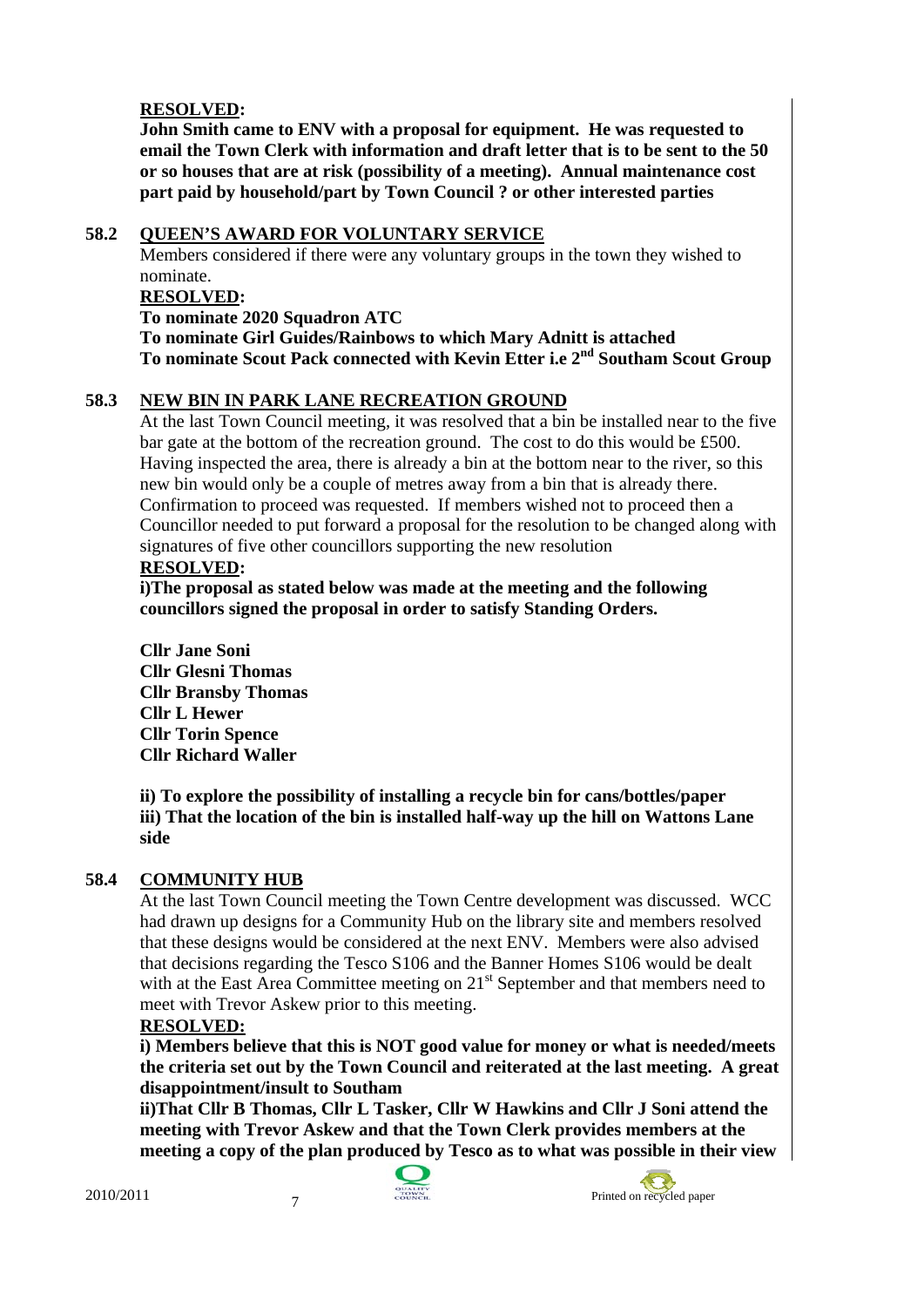#### **for the town centre**

## **58.5 STREET LIGHTING**

Cllr J Soni, Cllr L Hewer and the Town Clerk met on site with Bob Yarwood (WCC) at Lime Rd to discuss street lighting columns that needed replacing and the adoption programme.

Bob Yarwood was requested to provide a quotation for the columns that needed replacing now due to damage and a quotation for a proposed scheme at Stowe Drive.

Both Cllr Soni and Cllr Hewer were of the opinion to carry on with the street lights adoption programme, even if it is just one road a year, as the Council is in agreement that they no longer want to be the lighting authority and this is only going to be achieved by WCC adopting the columns.

Members were requested to decide the following:

Do members accept the quotation for the damaged columns? Do members accept the quotation for Stowe Drive?

## **RESOLVED:**

 **i)To accept repair cost for the 4 damaged columns and to go ahead with replacement at a total cost of £5000.88** 

 **ii) Can not do Stowe Drive replacement of all lamps (Quotation £23146.12) iii)Members would like to have an annual survey/maintenance report prior to precept** 

 **iv)Need to have money in reserve for repair/replacement** 

 **v)Need to be kept aware by Town Clerk of overall picture** 

 **vi)Not to continue with the Street lighting Adoption Programme** 

## **58.6 CAPPING ON PARISH COUNCIL PRECEPTS - CONSULTATION**

Members were requested to consider the consultation document regarding Capping on Parish Council Precepts

## **RESOLVED:**

**i)To respond to the consultation stating that the Town Councils answer to Question 1 is 'No' and the rest of the questions are irrelevant ii)That a referendum would undermine authority of elected councillors** 

## **58.7 NUISANCE YOUTHS**

Cllr J Soni attended a meeting on Tuesday  $10<sup>th</sup>$  August at Wattons Lodge, organised by the PCSOs, to discuss the ongoing issues of nuisance youths in this area with residents in this vicinity.

Cllr J Soni reported the following:

That 29 people attended along with PCSO Katrina, PCSO Anita and Kully Takhar That residents of Wattons Lane and Manders Croft are going to set up a Neighbourhood Watch Scheme

CCTV – Cllr Soni advised that it would cost the Town Council in excess of £30k to install CCTV, Banner Homes may contribute as well as Orbit who manage the whole site



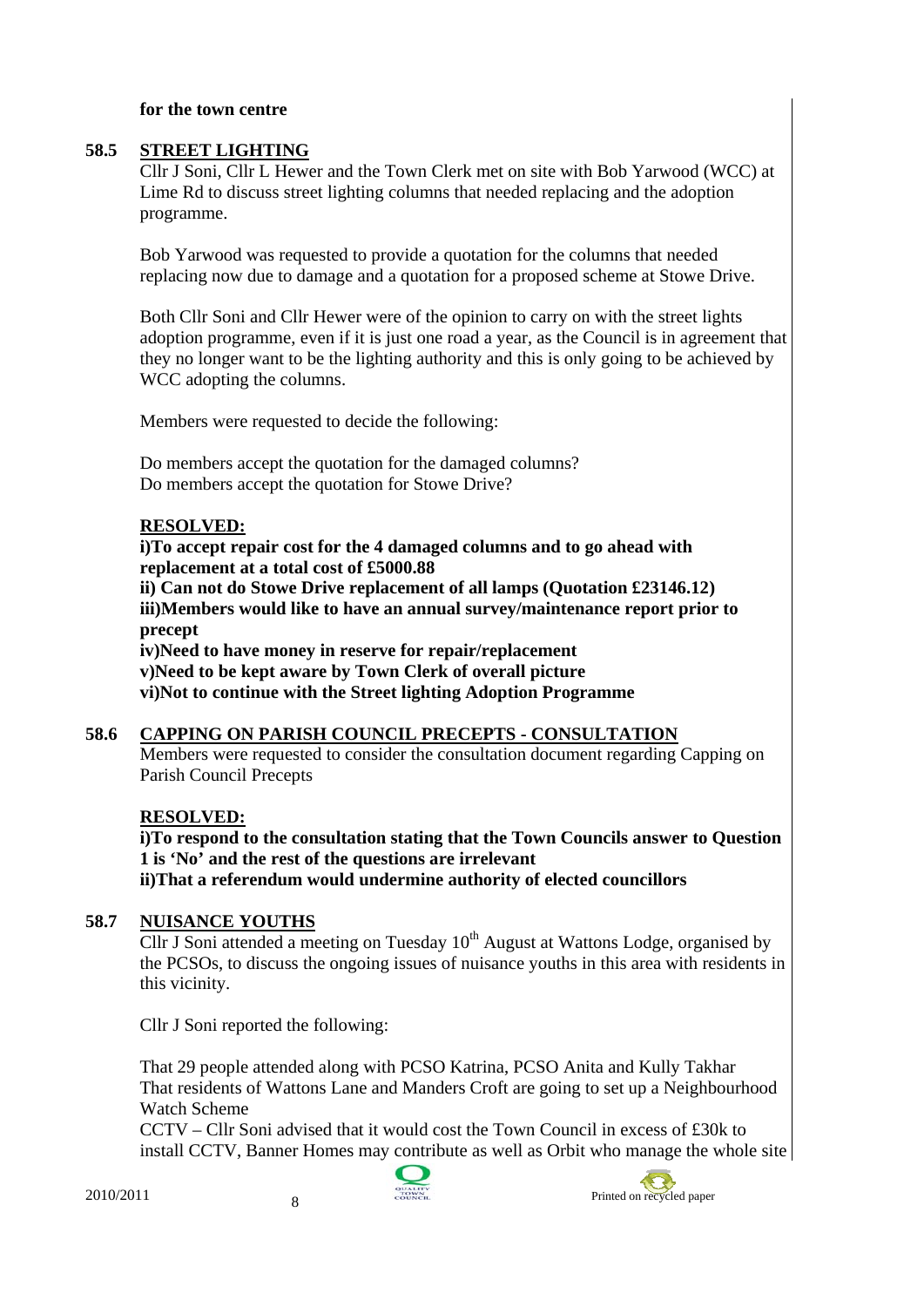Banner Homes will finish and leave site 8-12 months time

More bins in Park and signs to say 'Fines for dropping litter – who will enforce it? Rest of hedge removed on Wattons Lane side or lowered Gate brought forward towards road – Cllr Crump speaking to Banner Homes

## **RESOLVED:**

**i)That the Town Council cannot justify £30k for item 1 of CCTV ii)To ask Chris Cuthbertson what is his action plan for nuisance youths in Southam iii)Cllr A Crump to update members on the situation regarding the gate** 

## **THERE WERE NO ADDITIONAL ITEMS FOR ENVI OR ENVII TO DISCUSS**

## **59. INFORMATION FROM COUNTY & DISTRICT COUNCILLORS**

## Cllr D Wise

i)Stated that he was attending a Youth Agency meeting on the  $30<sup>th</sup>$  September 2010 at 4.30pm

ii)The Overview & Scrutiny Committee are looking at the promotion of Market Towns iii)Advised to speak to Patch at Highways re: Guidelines on Paths

iv)Stated that is was embarrassing that at the last 3 Planning Committee meetings there has been no Town Council representation for plans that the Town Council has objected to

## Cllr J Ellard

i)Advised to do a pre-planning application regarding the Mayfield Road Open Space ii)Advised that she had been talking to Martin Cowan re: Housing Needs, that there are 134 households on the waiting list and if more families went through the rent and deposit scheme it would free up the housing stock

## **RESOLVED:**

**That attendance at the Planning Committee Meeting is put on the next ENV Agenda** 

## **60. BUSINESS WHICH IN THE OPINION OF THE MAYOR SHOULD BE CONSIDERED AS A MATTER OF URGENCY**

## **60.1 EAST AREA COMMITTEE MEETING**

## i)Wattons Lane S106

Members were advised that, following lengthy discussions the Town Clerk had with Mr Samra (Headteacher - Southam College), Southam College withdrew their interest in the Wattons Lane S106 money. As a result, Southam Town Council was awarded the full amount of £56,733.51 to help towards the redevelopment of the Park Lane Recreation Ground.

## **RESOLVED:**

**i) The Town Clerk was thanked for all her hard work** 

**ii)To work with Cllr A Crump to take the Park Lane Redevelopment forward** 

**iii) To write to Mr Samra expressing the Town Council's appreciation and stating that the Town Council is committed to working in partnership with Southam College** 

ii)Tesco S106

Members were advised that there was no update given on the possible wider development of the Town Centre. That Katherine Geddes had presented a report



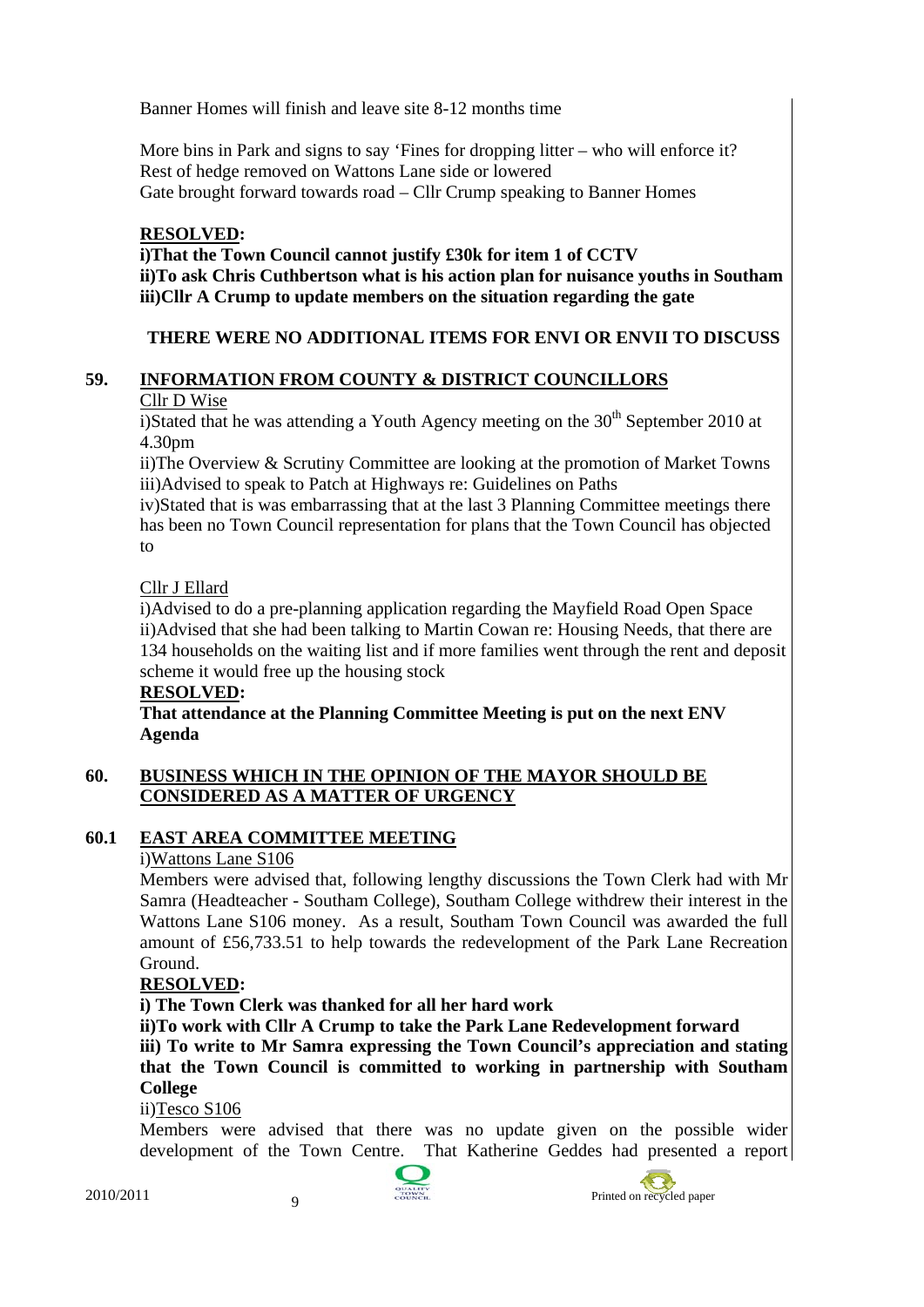regarding the regeneration of the Town/Businesses and as such the committee agreed with her proposals that outlined expenditure of £250k. This would go to Cabinet for ratification, even though the Town Council representatives had made it clear that they felt no decisions should be made regarding the expenditure of the Tesco S106 money until other possible proposals had been costed and a master plan agreed.

That when questioned Trevor Askew advised the committee that SDC did not have the 1 million pounds that was originally put aside for the Town Centre Development, even though he had led the Town Council to believe that, should a viable scheme come to fruition then SDC could possibly contribute.

## **70. EXCLUSION OF THE PUBLIC FROM THE MEETING**

## It was moved and

**RESOLVED: that pursuant to Section 1(2) of the Public Bodies (Admission to Meetings) Act 1960 the public be excluded from the meeting because publicity would be prejudicial to the public interest by reason of the confidential nature of the business to be transacted** 

## **71. STAFF SALARIES AND PAYMENT FOR SERVICES RESOLVED:**

**i) to authorise payments of staff salaries dated September 2010 ii) to authorise payment of 'Confidential Accounts' dated September 2010** 

## **72. HOLY WELL**

Following vandalism that had occurred at the Holy Well during the summer holidays members considered quotes to replace and install new posts

## **RESOLVED:**

**i)That 23 new posts should be purchased from Cubbington Saw Mills at a cost of £88.00 per post plus VAT** 

**ii)That the Town Council agreed with the installation specification as stated in Limebridge Rural Services Ltd quotation dated 21/9/2010 and that they should be appointed to carry out the work as per their quotation of £885.00 + VAT** 

**Town Clerk left the meeting prior to the next item being discussed due to a 'Personal Interest'** 

## **73. GROUNDSMAN/HANDYMAN CONTRACT**

Members considered the information provided that led to the appointment of Mr R Carro as the new Town Council Groundsman/Handyman Contractor during the Summer Recess

## **RESOLVED:**

**i) That members agreed with the process that has been carried out regarding the appointment of Mr R Carro** 

**ii) That the appointment is stated in the Town Clerk's report (October meeting)** 

**Meeting closed 11.20pm**